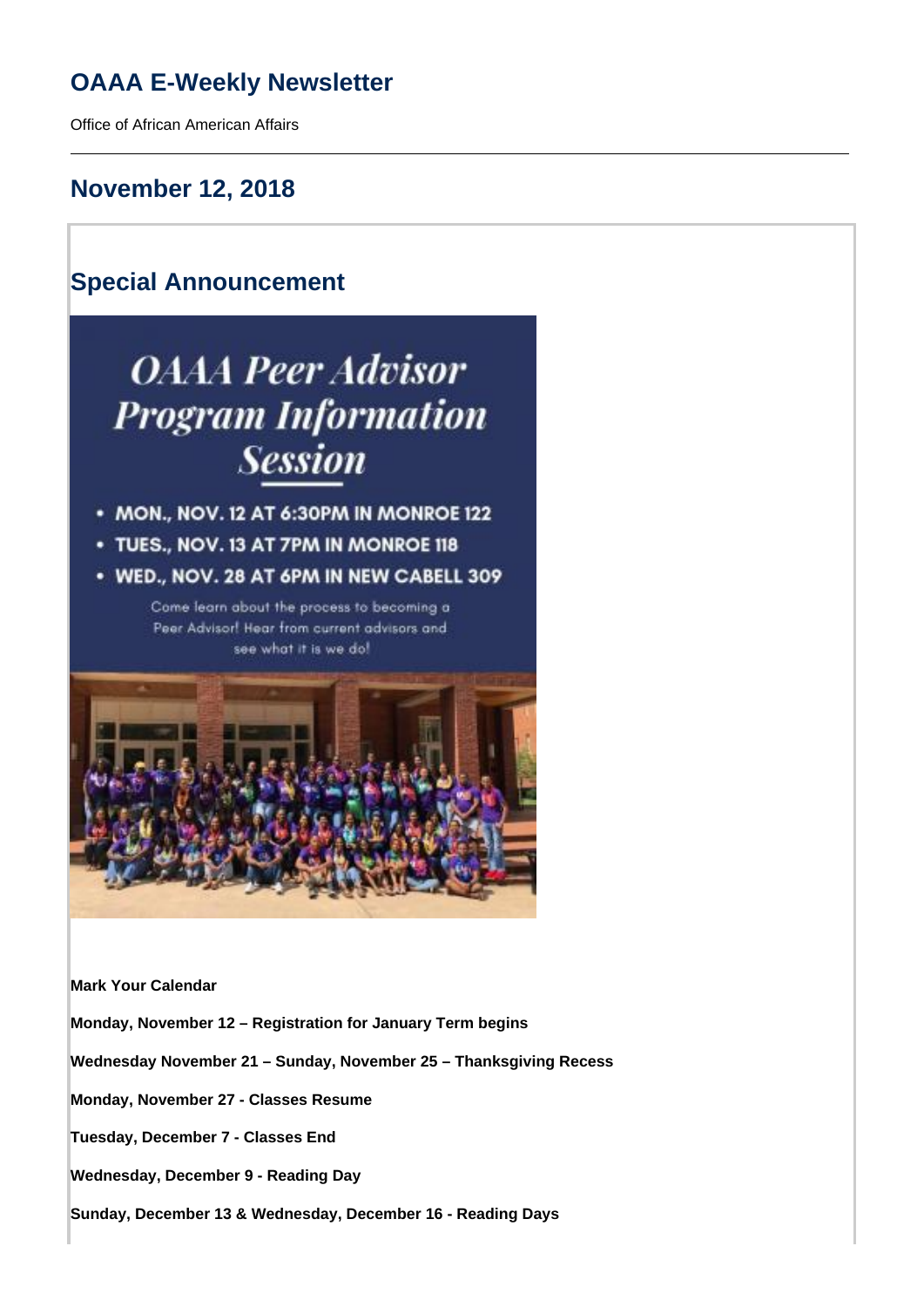**Thursday, December 10 - Friday, December 18 - Course Examinations Wednesday, December 19 -Sunday, January 13 – Winter Break Wednesday, January 2 - Saturday, January 12 – January Term Saturday, January 12 – First-year residence halls reopen at Noon Monday, January 14 – Spring Classes Begin**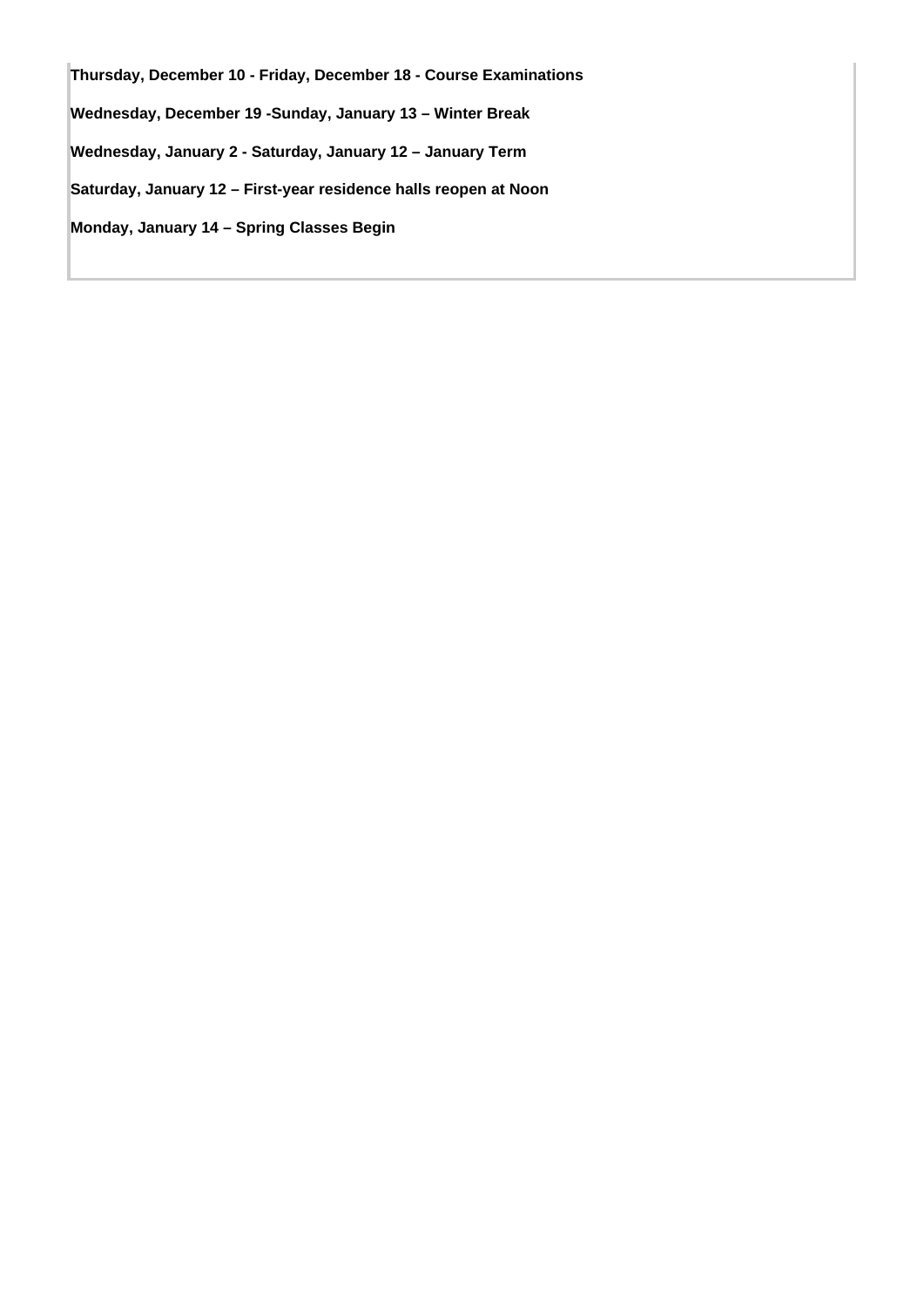### **OAAA Announcements & Services**

OAAA Peer Advisor Program Information Sessions in November

Find out what it's like to be an OAAA Peer Advisor. Learn how to get involved, and what PAs enjoy about their roles. Current PAs will also answer questions, and share how you can grow within the black community at UVA.

For details <https://oaaa.virginia.edu/peer-advisor-program-0>or contact William Pace wcp3ba@virginia.edu

"Raising-the-Bar 4.0" Study & Tutoring Sessions- Fall Semester 2018 Sundays through Thursdays – 4:00-8:00 pm - LPJ Black Cultural Center (study with Peer Advisors). For questions, contact Raising-the-Bar Coordinator: Martha Demissew (md6gg@virginia.edu)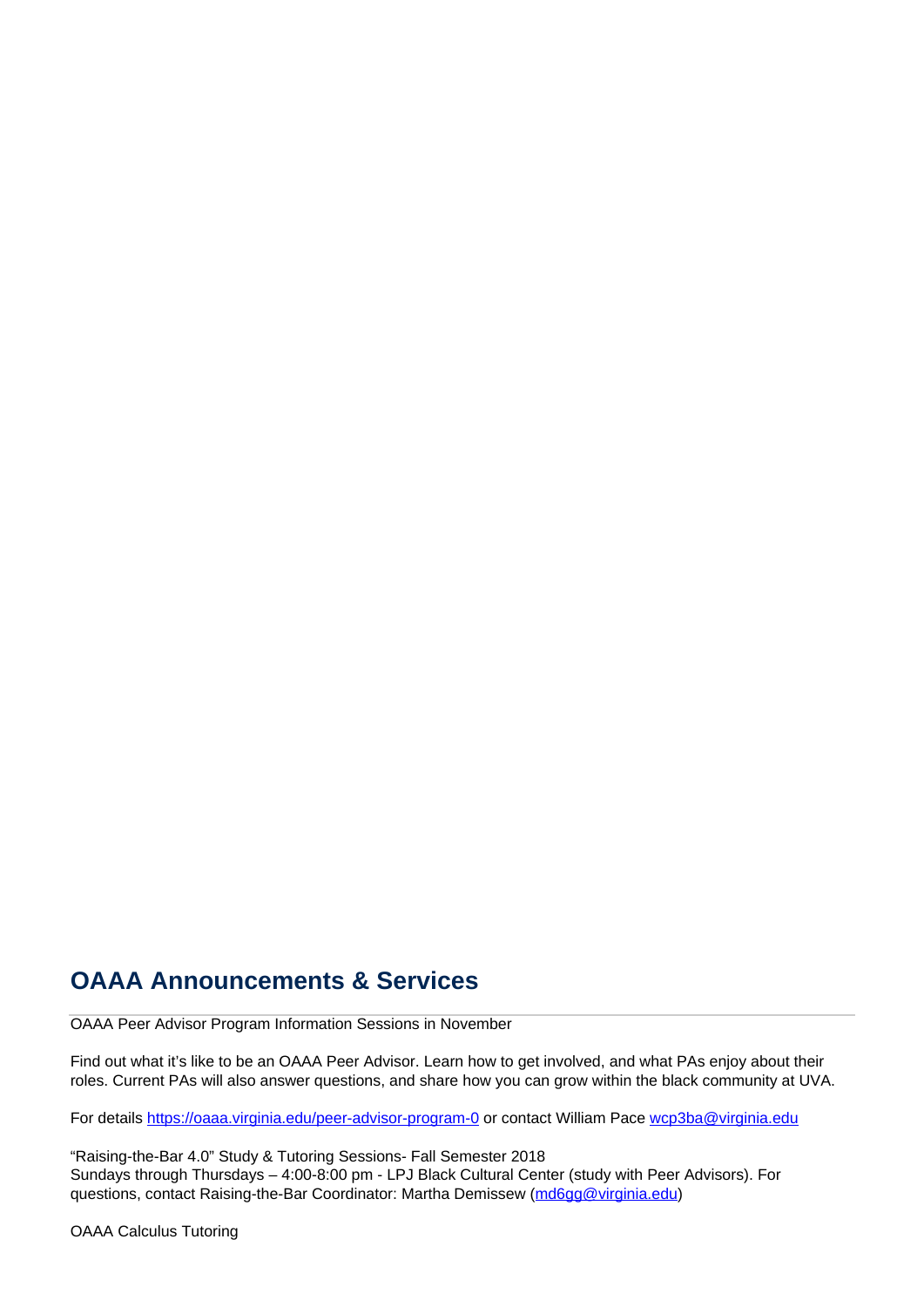Every Tuesday & Thursday – 3:30 pm-6:00 pm – W.E.B DuBois Center Conference Room. #2 Dawson's Row. For details, contact: Travis Elliott

OAAA Biology & Chemistry Tutoring Every Thursday – 1:00-3:00 pm – W.E.B. DuBois Center Conference Room (Chemistry)

Every Thursday – 3:00-5:00 pm – LPJ Black Cultural Center (Biology)

OAAA Science Tutoring

Sunday, Monday, Tuesday & Thursday – 4:00-7:00 pm – LPJ Black Cultural Center

Contact Emeka Ikpeazu (*cvi9fr@virginia.edu*) for specific courses & to make an appointment

RTB 4.0 – It's Not Just for First Years' Anymore!

Black College Women (BCW) Book Club Meetings Every Second & Fourth Sunday - 6:30 pm – Maury 113

Black President's Council (BPC) Meetings Every Second & Fourth Monday – 6:30 pm – Newcomb Hall Board Rm 376

OAAA/GradSTAR Lunch Series: Tuesdays @ DuBois with Dean Grimes Every Tuesday – 12:30-2:00 pm - W.E.B. DuBois Center Conference Room.

Eat & chat between classes! RSVP to reserve lunch by the Friday before each Tuesday (924-7923) or alc9r@virginia.edu.

Black College Women (BCW) - In the Company of my Sister Every Wednesday - 12:00 pm - W.E.B Dubois Center Conference Room. Contact: Dean Mason (mgm7g@virginia.edu) for more Information

Black Male Initiative (BMI) Meetings Every Second & Fourth Wednesday – 6:30 pm – Newcomb Hall – Commonwealth Room

Black Fridays Every Friday – 1:30 pm - LPJ Black Cultural Center #3 Dawson's Row Come & join us for food & fellowship!

### **Quote of the Week**

**"It's not the load that breaks you down, it's the way you carry it." Lena Horne**

### **Faculty Spotlight**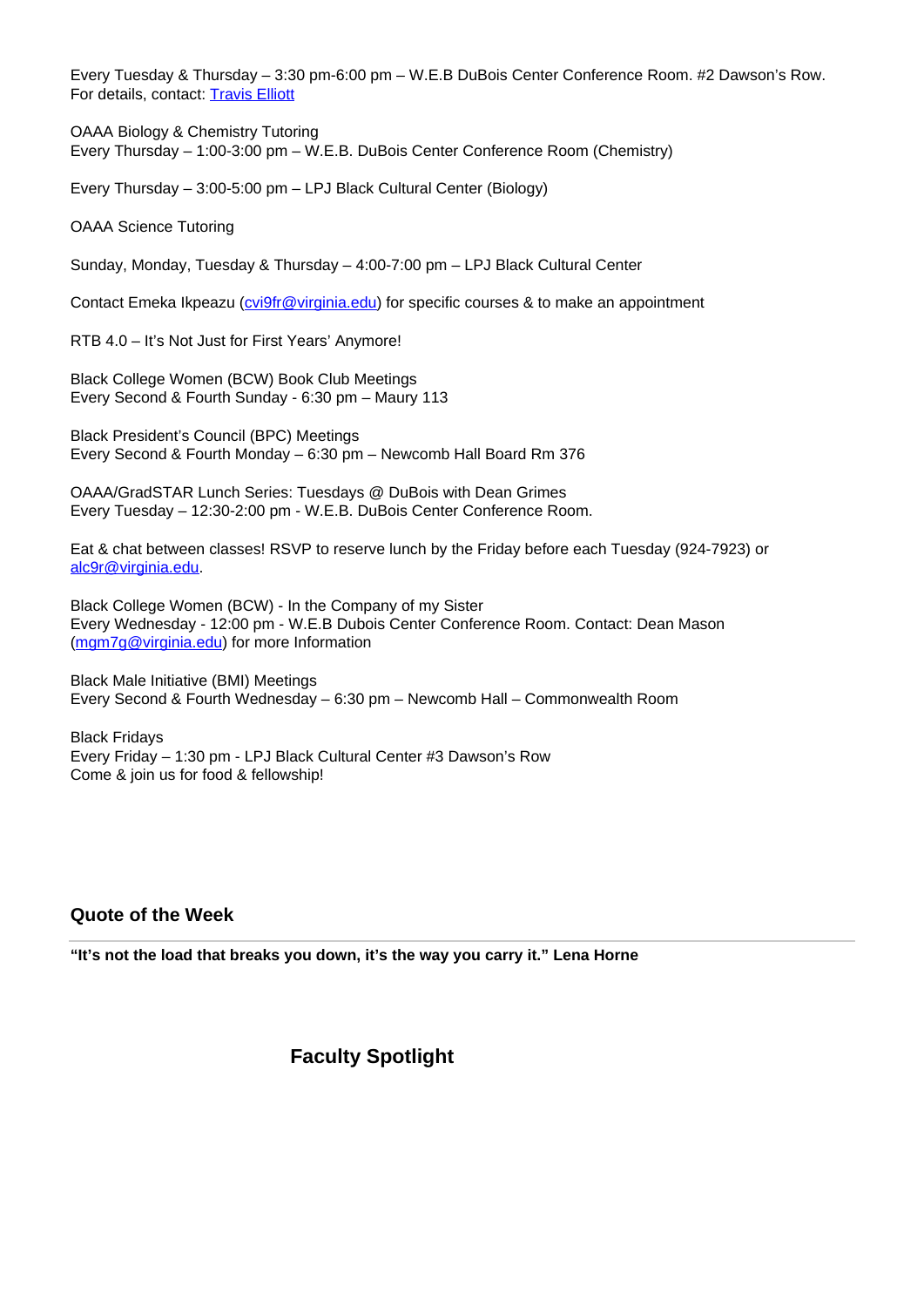

in 2007 as an Associate Professor of Cross Cultural Performance in the UVA Department of Drama in the College of Arts & Sciences. Known as "Lady T" to her many students, she is an Artist-Educator in 3-D (Dramaturg-Deviser-Director) working to expand the boundaries of creating culturally specific work in academic institutions and beyond. Tenured at three different institutions, Theresa has also taught at Kalamazoo College and West Virginia University. Her directing credits include The Colored Museum, Twelfth Night, Seven Guitars, The African Company Presents Richard III, Day of Absence and Every Tongue Confess. She is the founding Artistic Director of the Cultural Awareness Troupe (The CAT), and the Director of the Contemporary American Theater (CATF) Hostel Youth Program. As a performer, she has graced the new black box space at the ETA-Hoffman Theater, Bamberg, Germany in of This is the Life. Some of her current research and creative works include: Embodiment of the Spiritual Self, African American Theatre, and Theatre as a Sacred Space. For many years, she has been a dedicated faculty sponsor to Black Voices choir at UVA. She believes firmly that theatre has the power build bridges and to transform.

You can nominate a student (not yourself) to be in the Spotlight. Send your nominations to: Dean Patrice Grimes (parimes@virginia.edu) every Thursday by 12 noon.

### **Quote's Corner**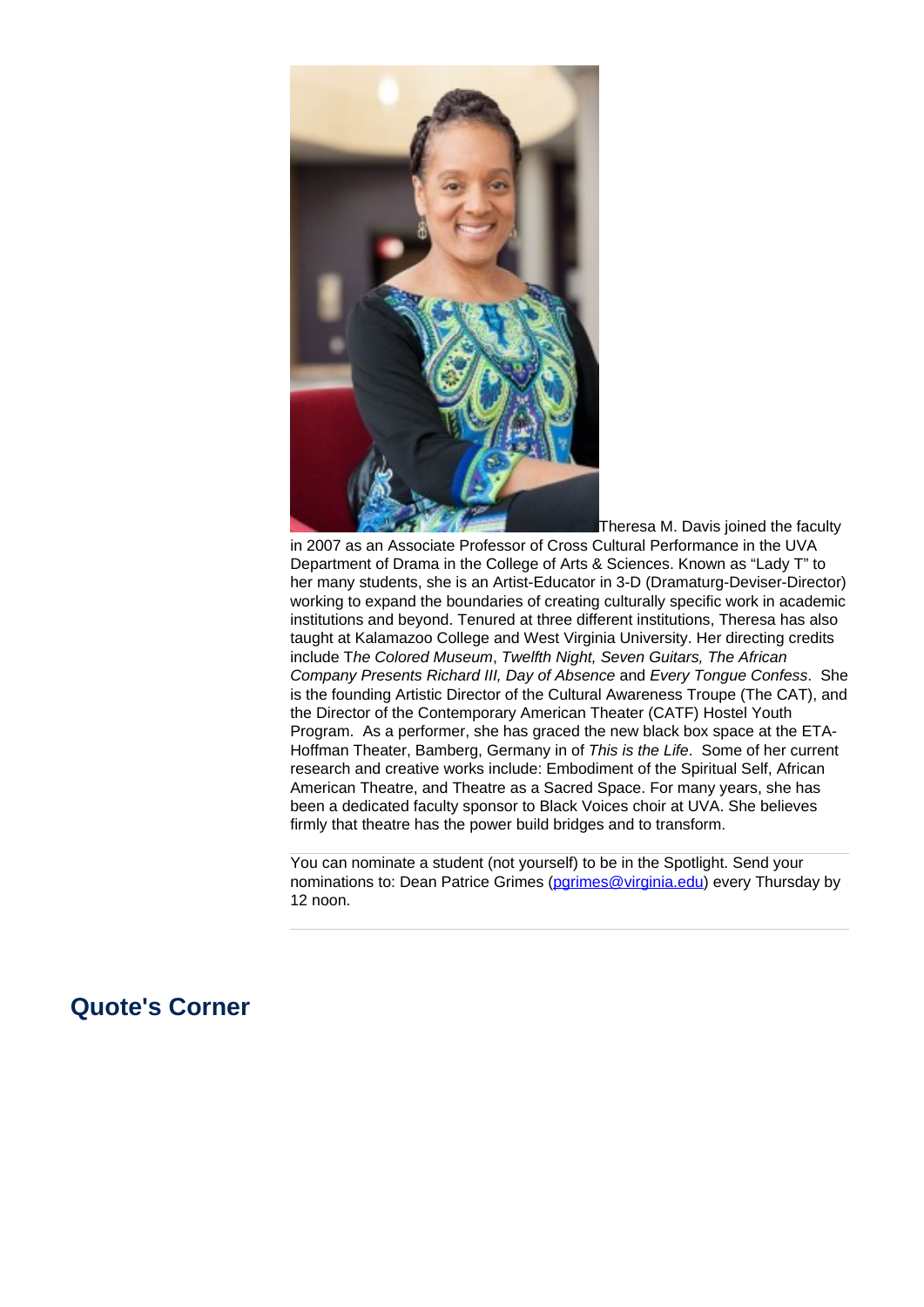

Lena Horne (June 30, 1917-May 9, 2010) was one of the most

popular entertainers of the 20<sup>th</sup> century, who attracted audiences on the stage, at the theatre, and in movies. Born in Brooklyn, New York, she developed artistic interests from her mother, Edna, who was herself an actress and member of a black theater troupe. At age 16, Horne danced in Harlem's Cotton Club and became one of the most popular black performers of that time period. Throughout her career, she was active in the Civil Rights Movement. In 1983, the NAACP awarded her the Spingarn Medal as an "artist humanitarian and living symbol of excellence." The US Postal Service issued a Forever stamp with her portrait n her honor in 2018.

# **Upcoming Events**

Upcoming Events at UVA.

Keep the Change Film Screening

Monday, November 12 – 7:00 pm – Holloway Hall, Curry School of Education A romantic comedy about people with autism, featuring actors with autism. Discussion and refreshments to follow.

ASL & Deaf Culture Lecture Series: Michelle McAuliffe, "Salt & Pepper"

Tuesday, November 13 – 7:00 pm – Minor Hall 125

Michelle McAuliffe is an artist and researcher based in Washington, D.C. whose work have been presented in many international exhibitions. She is a professor at Gallaudet University (the world's only liberal arts university serving primarily deaf and hard of hearing students). Free and Open to the public, refreshments.

Flash Seminar: Race and Public Space: From Black Codes to BBQ Becky

Wednesday, November 14 – 3:30 pm – Site TBA

Join Professor Andrew Kahrl for this discussion on the right to public space as an essential part of a democratic society. This talk will situate the racist harassment of Black people in public spaces today within a longer history of racial segregation, and show why public space became—and remains—a key battleground in the struggle for racial justice in America. Location will be emailed out to registered participants if selected. Sign up at here

Brenda Marie Osbey: Poetry Reading

Thursday, November 15 – 5:30 pm – Clark Hall, Room 108 Brenda Marie Osbey is a poet and essayist working in English and French. Publications include: All Souls: Essential Poems (LSU Press). History and Other Poems (Time Being Books).

Second Annual Diversifying Scholarship Conference

Friday, November 16 - 8:30 am- 5:00 pm - Newcomb Hall Ballroom

The conference will address several critical needs in higher education: namely, expanding scholarship focused on socially marginalized groups, reducing inequality, and alleviating the effects of discrimination. This event will highlight the diverse work being done in the arts, social and physical sciences, medicine, humanities, education and beyond. Connect with undergraduates, graduate students, and faculty from different disciplines across Grounds. Free and open to the public; lunch provided to attendees who register in advance. For more information and to register, go to the conference website.

Summer Research Internship Workshop Series: Benefits of a Summer Research Internship

Tuesday, November 13 – 12:00 pm -1:00 pm – Clemons Library, Room 204

Talk with student panelists about their experience at a summer research internship. Lunch will be provided. RSVP using this link: https://goo.gl/hdzYhm

Summer Research Internship Workshop Series: Make the Most of Your Internship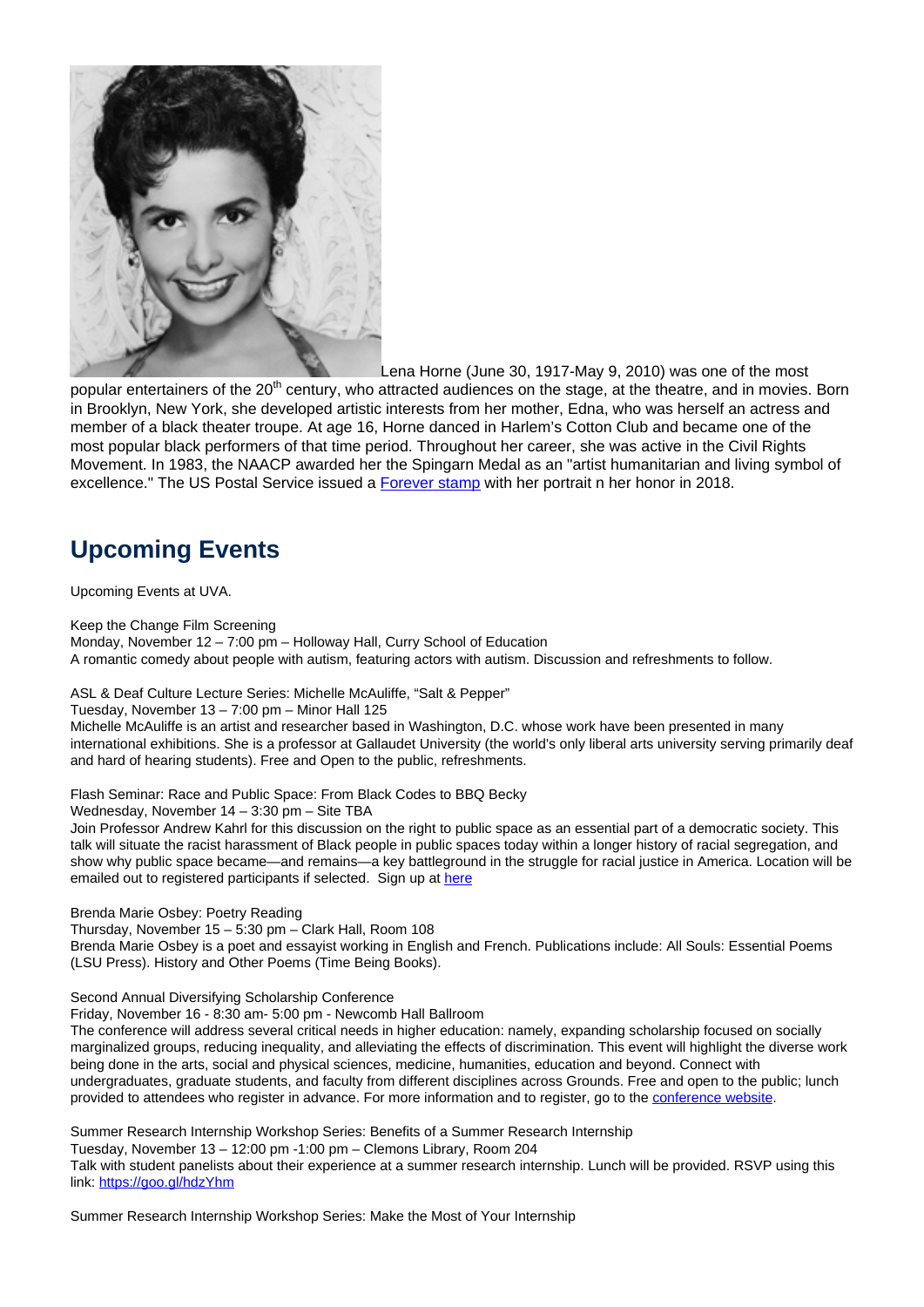Tuesday, November 27 – 12:00 pm -1:00 pm – Clemons Library, Room 204 Learn tips from faculty on what it takes to be successful during a summer research internship. Lunch will be provided. RSVP using this link: https://goo.gl/hdzYhm

#### Summer Research Internship Workshop Series: Application Process

Tuesday, December 4– 12:00 pm -1:00 pm – Clemons Library, Room 204

Learn how to develop an effective resume and how to write a winning personal statement. Lunch will be provided. RSVP using this link: https://goo.gl/hdzYhm.

#### New Course Offerings Spring 2019 AAS 3500-001: Who you calling a B\*\*CH?!: Queen Latifa to Nicki Minaj and the Sexual Politics of Hip Hop Tuesdays, 6:00 pm -8:30 pm – Professor Dionne Bailey

Through a close examination of critical feminist and queer theory, this course will explore the cultural and political implications of hip hop music and culture – specifically its impact on Black sexual politics and gender performance from the origins of early artist like Salt-n-Pepa, MC Lyte, and Queen Latifah, to today's leading artists including Kash Doll, Cardi B, and Nicki Minaj.

#### AAS 3500-002: Black Women Make Movies

#### Mondays, 6:00 pm -8:30 pm – Professor Nzingha Kendall

Does it matter who directs the films we watch? When black women are behind the camera what do they see? When black women are the audience what do they see? What is different about watching films through black women's perspectives? This course will tackle these questions and develop a collective practice of critique to understand how black women's films might reshape our conceptions of the world.

#### AAS 3500-006: Introduction to Caribbean Studies

#### Thursday, 3:30 pm -6:00 pm – Professor Claire Payton

The Caribbean is both a tranquil beach paradise and the origin of some of the most radical revolutionary movements in the history. It supplied the West with one the world's most delightful substances, sugar, but only at the cost of enormous suffering of millions of enslaved Africans. Where is the Caribbean among all these contradictions? That is the question that will guide us through this course and use nonfiction, fiction, and visual materials to travel through different Caribbean spaces. By the end of the semester, student will be able to view Caribbean islands at the center of some of today's most burning political, cultural, and economic issues.

#### AAS 3500-009: Afro-Latino Literature

#### Mondays/Wednesdays, 3:30 pm -4:45 pm – Professor Ethan Madrieta

This course focuses on novels by Africans, Latinxs, or Afro-Latinxs, and about Afro-Latinxs: people of both African and Latin American descent living in the United States. Through these works, students will explore representations of Afro-Latinidad to better understand the complexities of blackness and race in transnational frame and imagine the ways in which everyday practices work to dismantle colonial systems of power and dominance – in Latin America and the United States more broadly.

#### In the Community

#### Gone But Not Forgotten: Unearthing Memories at the Daughters of Zion Cemetery

#### Albemarle Charlottesville Historical Society**, 200 Second Street NE, Charlottesville**

In partnership with the Preservers of the Daughters of Zion Cemetery, this free exhibit explores the fascinating stories of people interred in one of the first public, African-American cemeteries in the South, established in 1873 near downtown Charlottesville. Visit during regular business hours in the Exhibit Hall of the main building.

#### Charlottesville – Albemarle NAACP Monthly Membership Meeting

Second Monday of each month - 7:00 pm - Jefferson School City Center, 233 4th Street NW, Charlottesville Members gather in the Mary Williams Center on the first floor adjacent to the Vinegar Hill Café. Free parking is available on site.

#### Megabus: New Service between Charlottesville and Washington, D.C.

Megabus offers frequent nonstop service from the Amtrak Station in Charlottesville to Union Station in Washington, D.C. Two trips per day are available Sundays, Mondays, Thursday, and Fridays. One trip per day is available Tuesdays, Wednesdays, and Saturdays. Purchase tickets on the Megabus website. This is an independently operated service not associated with UVA.

### **Opportunites with Deadlines**

#### Grey-Carrington Scholarship

Nomination Deadline: November 13

This scholarship is awarded to a student entering their fourth year of graduation who displays characteristics exemplified by Arthur "Pete" Gray, IV and Edward Carrington, Jr. during their time at UVA — personal integrity achievement, leadership, and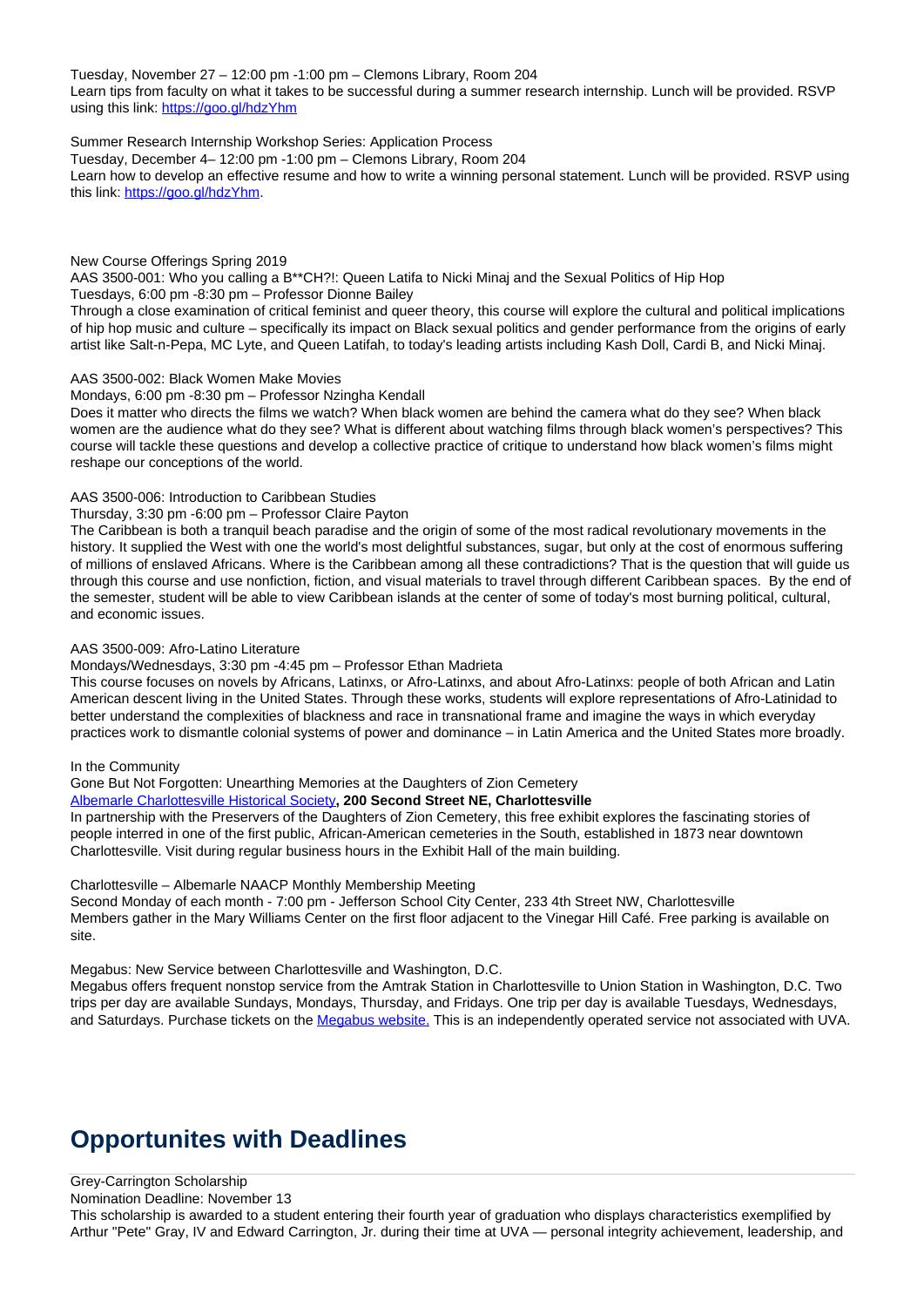humility. The scholarship, which covers tuition, fees, and rent for one year. Visit https://ojwgq1ostm42ulxuw45kfbt8-wpengine.netdna-ssl.com/scholarships/wpcontent/uploads/sites/14/2012/02/Scholarships.pdf for details.

The Carter G. Woodson Institute Fellowship Program

Application Deadline: Saturday, December 1

The Woodson Institute provides two-year residential fellowships—at the **pre-doctoral** and **post-doctoral levels**— to facilitate the writing of dissertations or book manuscripts. Successful applicants will join the community of fellows at the University of Virginia in Charlottesville, Virginia to exchange works-in-progress, both with each other, and the broader University. Visit the website for the application and information: http://woodson.as.virginia.edu/fellowship-faq

#### UVA Global Internships

Application Deadline: December 10<sup>th</sup>

UVA Global Internships draws upon UVA's ever-expanding global network to establish GIO Independent Internship opportunities in diverse fields and 15+ countries for students across the University. To see the full list of opportunities, read details about each unique position, and apply, log into **Handshake** and search "UVA global internships."

#### UVA Summer Diabetes Research Internship

Application Deadline: Saturday, January 19

Undergraduates in this 10-week summer internship will be paired with a UVA faculty mentor to conduct diabetes research, attend interesting diabetes lectures, participate in professional development and journal club, and shadow UVA physicians in the operating room and clinic. First through third year students are preferred, as well as students from traditionally underrepresented racial, gender, and ethnic groups in the STEM and biomedical research fields. See the website for additional information.URL for more information: https://surgery.virginia.edu/summer-diabetes-research-internship/ Contact Name: Katherine Walters Contact Email: kcv3a@virginia.edu

#### VSGC Undergraduate STEM Research Scholarship Program

Application Deadline: Monday, January 28

The VSGC Undergraduate STEM Research Scholarship Program provides awards of up to \$8,500 to rising third and fourth years who are enrolled full-time in a program of study in science, technology, engineering, or math (STEM), and have a specific faculty-mentored research project that has NASA or aerospace relevance. Applied Health Sciences majors are not eligible for this program. Please see the website for application and additional

information: http://www.vsgc.odu.edu/sf/undergrad/

### **This Week in Black History**



November 11, 1989: The Civil Rights Memorial is

dedicated in Montgomery, AL. This memorial honors 41 people who died from 1954 to 1958, fighting for equal rights for all people. The Southern Poverty Law Center sponsored the project.